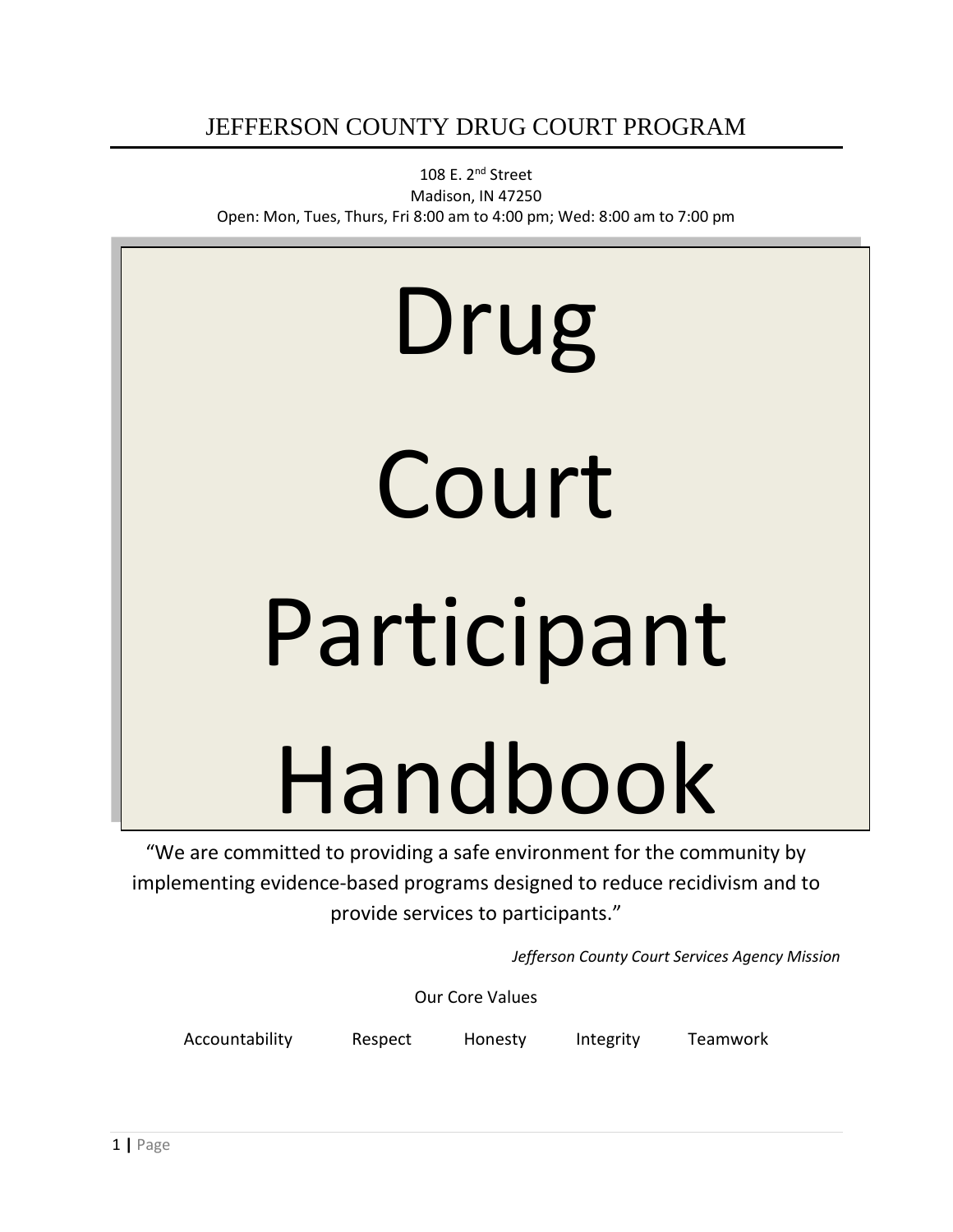# **DRUG COURT HANDBOOK**

# **Table of Contents**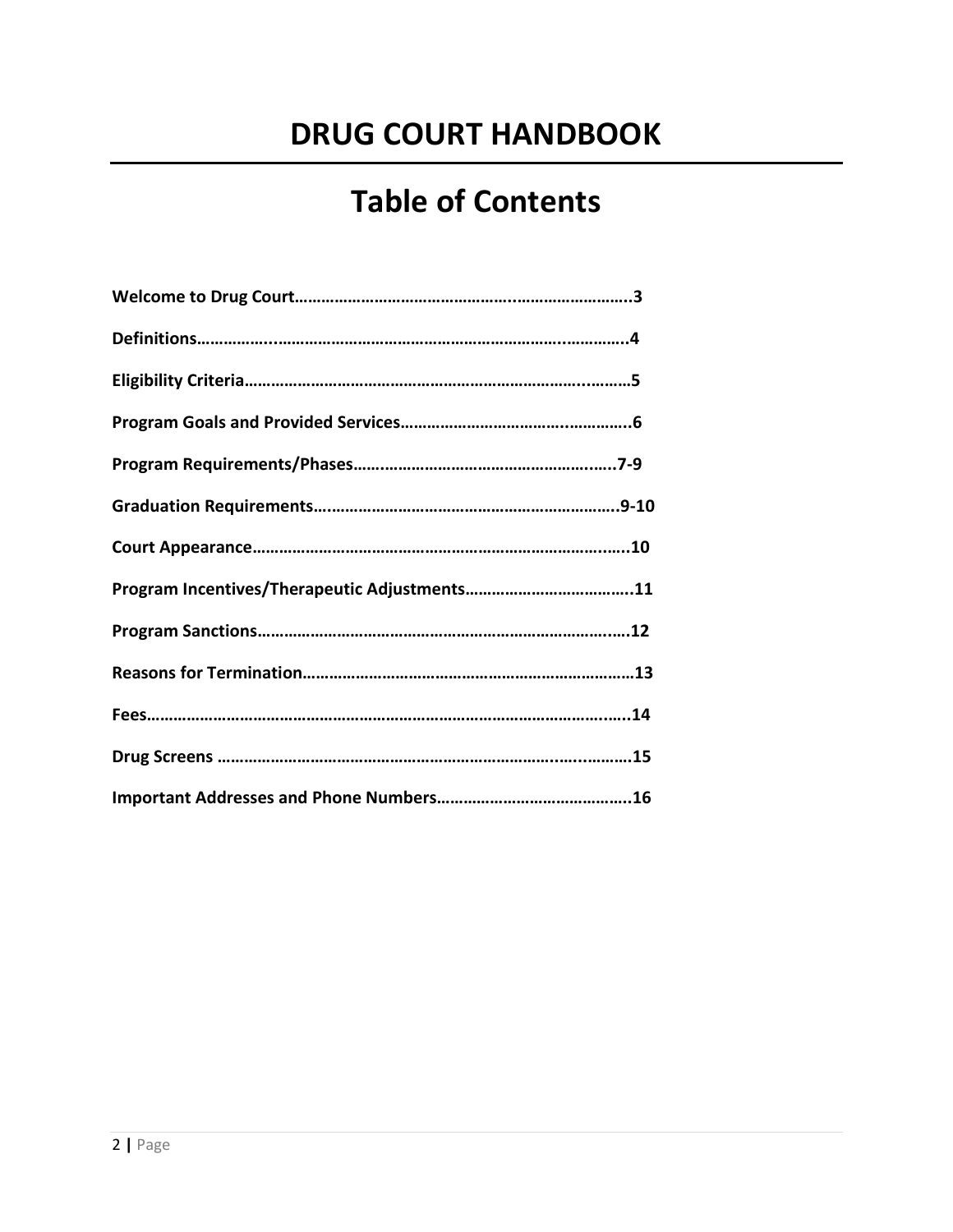

# Welcome to Drug Court

This program is based on the national Drug Court Model Best Practice Standards. The first Drug Court began in 1989 and there are now over 2700 Drug Courts across the United States. This program has been designed to help you overcome the substance abuse issues that led to your current charges.

The Jefferson County Drug Court started in 2011 and is designed to enhance public safety by providing a judicially supervised regimen of services to substance abusing applicants with the goal of returning the law-abiding citizens to the community and thereby closing the "revolving door" to the criminal justice system. The goal of Drug Court is to provide services to participants to establish a life of Recovery – a process of change through which individuals improve their health, wellness, develop a self-directed life, and strive to reach their full potential.

This handbook is designed to answer questions, address concerns, and provide information about Drug Court. As a participant, you will be expected to follow the instructions given in Drug Court by the Judge, comply with the case plan that will be developed by you and your case manager and the treatment plan that will be developed by you and your counselor.

You will attend Court on a regular basis in order to discuss your case with the Drug Court Judge. You will receive incentives or sanctions according to how well you have followed the rules of the program.

Once you complete all of your requirements, you can be considered for graduation. If you are ready to make a change, Drug Court will give you the tools to live a life in recovery.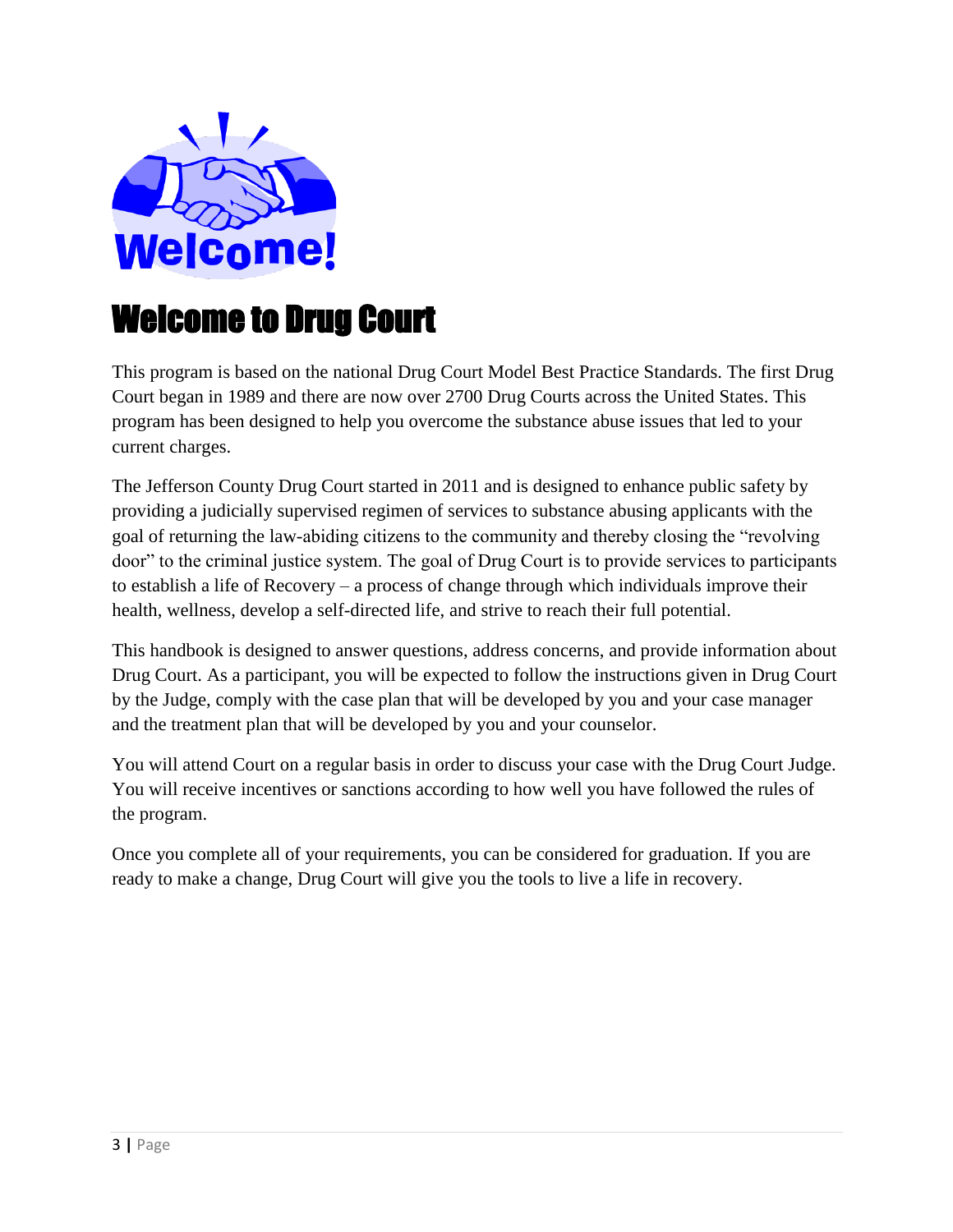#### **DEFINITIONS**

**Assessment:** To gather information about your drug and alcohol use and lifestyle to find the best treatment for you.

**Confidentiality:** The requirement not to discuss specific names and personal information learned during treatment with anyone outside of the treatment group.

**Counselor/therapist:** The person who provides your treatment services, in group and individual sessions, and gathers information about your efforts.

**Drug Court Judge:** The Judicial Officer who directs court each time you attend and talks with you about your efforts.

**Drug Court Coordinator:** The Director of Court Services who oversees the operations and funding of the program component.

**Case Manager:** The person who monitors your progress through the program to make sure that all Drug Court requirements are being met.

**Drug Court Team:** The group of professionals, including the Judge, Prosecutor, case manager, Probation Officer, Drug Court coordinator, counselors, public defender and law enforcement representative that provide both legal and treatment oversight of your case.

**Drug Testing:** A test administered randomly or for cause to determine if the you have used illegal substances. Any failures to test or diluted drug tests will be considered positive drug tests by the drug court team. You may also have to submit to random breathalyzer tests, which uses a hand-held device designed to test for alcohol in the breath.

**Incentives:** The possible rewards the Drug Court Judge offers you for following the program rules.

**Sanctions:** The possible negative responses (penalties) the Drug Court Judge uses when you fail to follow program rules as directed.

**Therapeutic Adjustments:** An adjustment to your treatment plan to assist in behavior modification.

**Self-help or Support Groups:** A group that provides support and an opportunity for personal growth in your new drug-free lifestyle. Examples include Alcohol Anonymous, Narcotics Anonymous, Celebrate Recovery or small group support groups at church or in the community.

**Treatment:** Counseling that you will attend during your entire time in the program. This may include residential treatment, intensive outpatient substance abuse counseling, standard outpatient substance abuse treatment, relapse prevention, family counseling, individual counseling, anger management, domestic violence counseling, aftercare, cognitive-behavioral therapy or any other counseling that may be appropriate for you.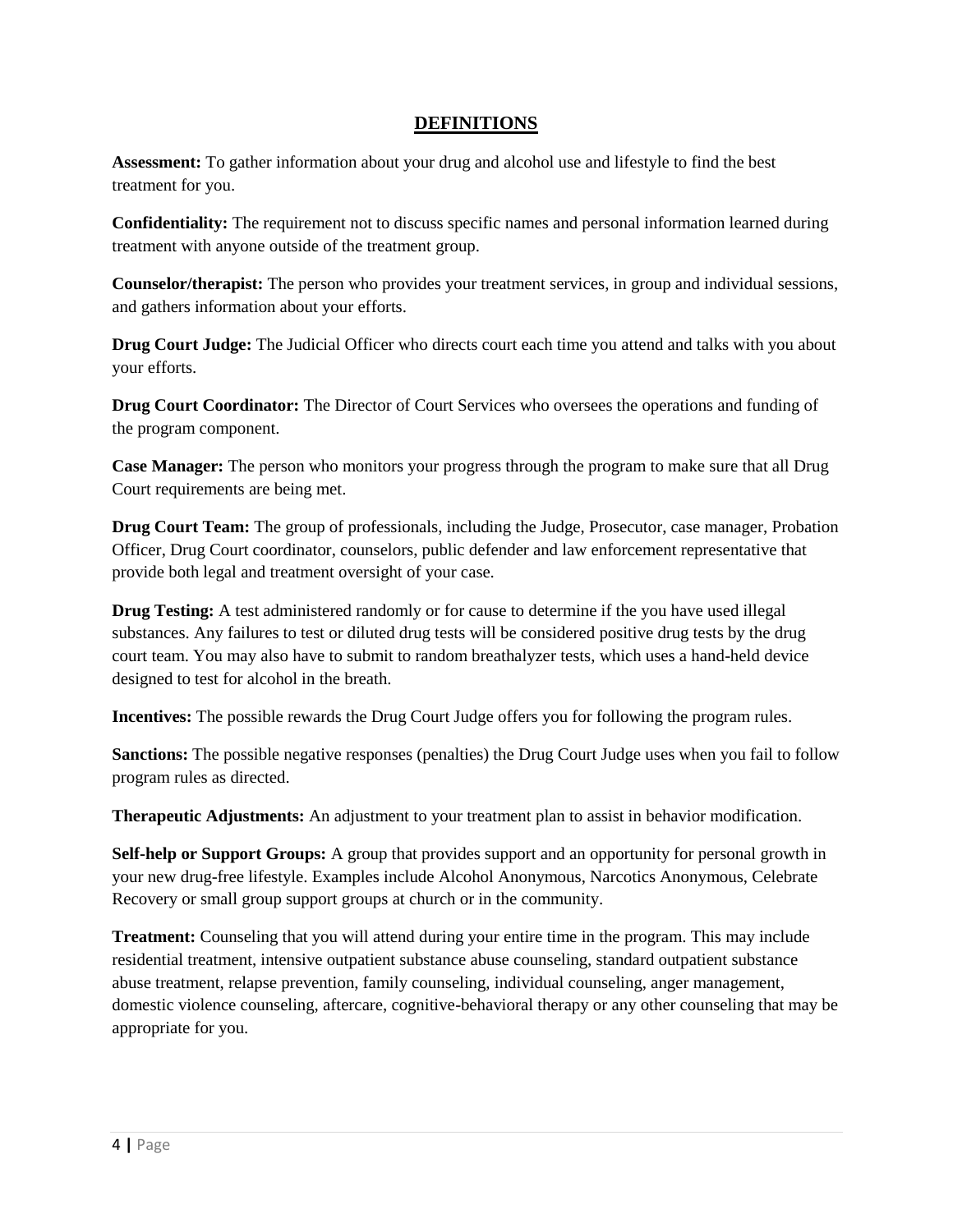

# **Eligibility Criteria**

**Target Population:** The program will accept adult (age 18 or over) male and female applicants charged with various felony drug charges and non-violent crimes that are committed by applicants having substance abuse issues. An individual does not have the right to participate in Drug Court.

**Program Eligibility Criteria:** To be eligible for the program, the participants must meet specific criteria as set out in IC 33-23-16-13 or IC 33-23-16-14. Any felony offense (except those listed in the ineligible criteria) are eligible for Drug Court upon review and approval of the Prosecutor's Office.

- The applicant must be age 18 or over.
- The applicant must be charge with a felony offense
- The applicant must admit to having a substance abuse problem
- The applicant must meet the criteria of having a substance abuse disorder as determined by the screening process in the Drug Court evaluation
- The applicant must be a resident of Jefferson County
- The applicant must be an American Citizen or have a legal green card
- The applicant must have scored moderate-high to high risk on the Indiana Risk Assessment

**Program Ineligibility criteria:** The Drug Court team will consider the applicant ineligible under the

following circumstances:

- The applicant is before the Court for a violent or sex offense
- The applicant is before the Court for a forcible felony defined under IC 35-31.5-2-138 (unless approved by the prosecutor)
- The applicant is before the Court for a misdemeanor offense
- The applicant has been convicted of a violent criminal offense within the last 10 years
- The applicant has a prior sex offense conviction
- The applicant is an Illegal-Alien
- The applicant is charged with OMVUI
- The applicant is charged with a Drug Dealing offense
- The applicant is low-risk according to the IRAS

# **Drug Court Team:**

Judge Superior Court, Blaine Goode Drug Court Coordinator, Amber Finnegan

Drug Court Case Manager, Mitch Burch Prosecuting Attorney, David Sutter/Emily Schebler Defense Attorney, Sherry Porter, SA Treatment Provider, Laura Hildebrand Peer Recovery Specialist, Tiffany Dossett Mental Health Provider, Catherine Walker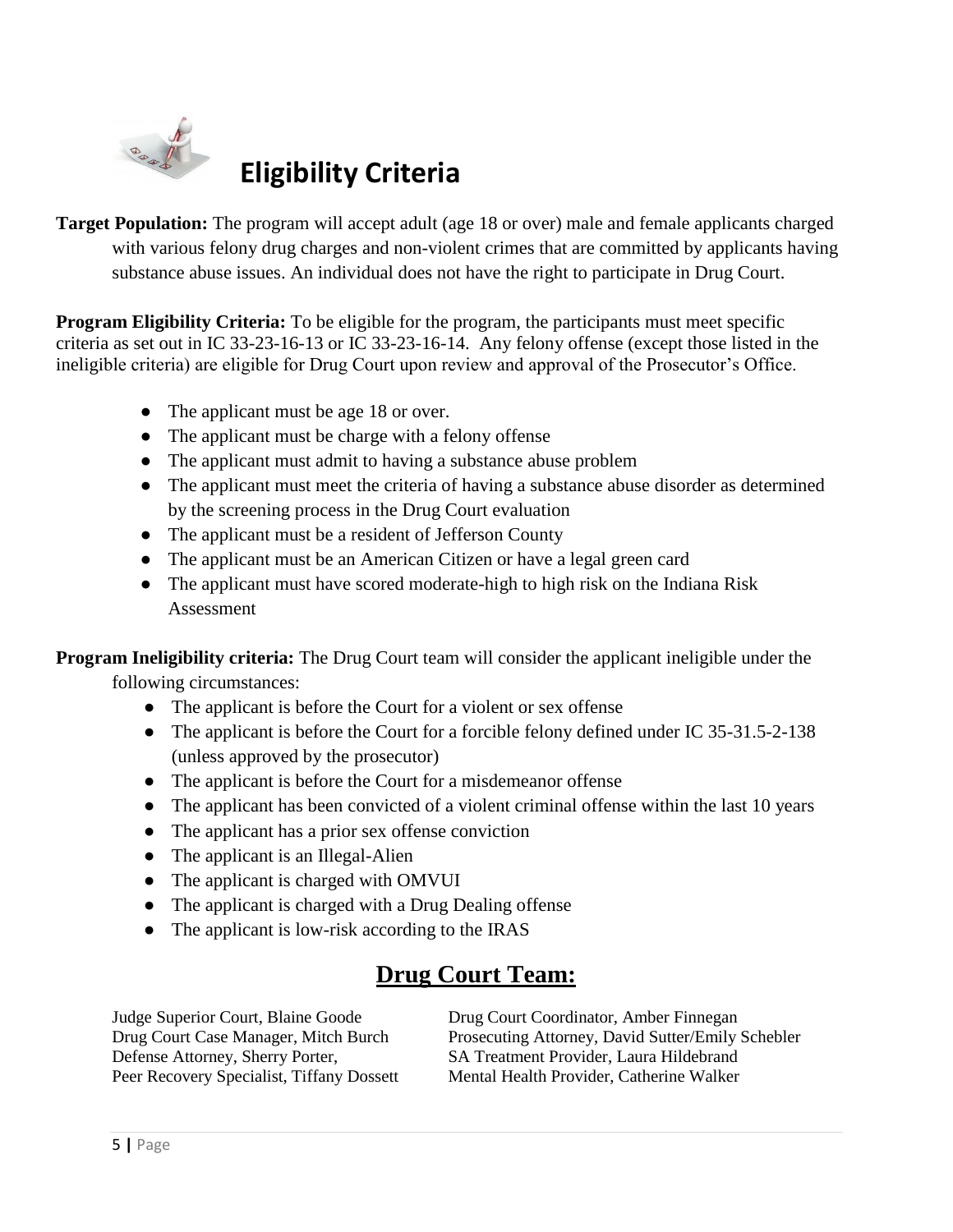

### **Goals:**

The goals of the program are to promote public safety, reduce the frequency of recidivism, and provide services to participants to address individual needs to establish a life of Recovery. Additional goals include reducing the severity of substance abuse, as well as its related personal and social problems among those substance abuse applicants participating in the program.

These goals are reviewed and if necessary, updated annually by the Drug Court Team.

#### **Services Provided:**

Jefferson County Drug Court will provide the following services to each participant:

- 1.) Assessment: To gain information to make appropriate referrals to a variety of services and programs.
- 2.) Education: To provide information and knowledge to reduce risk for further alcohol and drug problems and other health risk factors.
- 3.) Substance Abuse and Mental Health Treatment Referrals and Monitoring: To refer to the appropriate treatment facilities who will provide substance abuse and mental health treatment and needs.
- 4.) Case Management: To ensure that all terms and conditions of the program as outlined by the Court and the participants' treatment/case plan are met.
- 5.) Support Group Monitoring: To encourage and verify attendance at self-help meetings.
- 6.) Cognitive-Behavior treatment programs: To address anti-social thoughts and behaviors *Moral Recognition Therapy* for male and female participants, *Moving On* for female participants, *Coping with Anger, MRT-DV, and Carey Guides*. All programs are offered through community corrections.
- 7.) Ancillary Service referrals: To refer to various life-skill programs to enhance recovery (budgeting, parenting, family counseling, job readiness/retention, organizational skills, problem solving, vocational training, educational services, transportation, food/social assistance, child care, etc,)
- 8.) Court review hearings: To inform the Court of the participants' compliance on a consistent basis.
- 9.) Urine Drug Screening: Participants will be randomly drug screened as outlined in the phase levels portion of this handbook.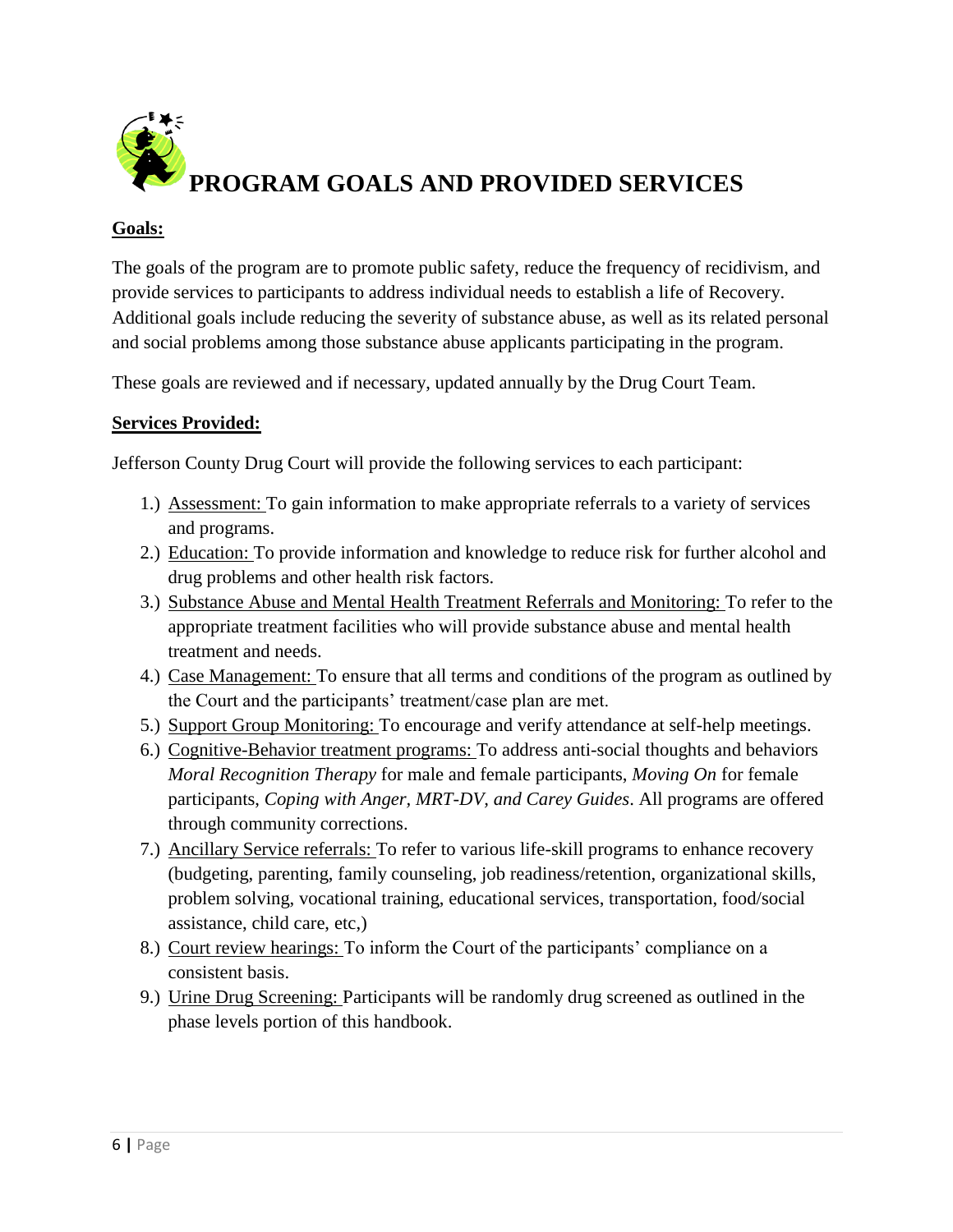

The Drug Court participants will be required to sign a consent for release of confidential information form so that there may be open communication between the Court that ordered the participant to the program and the Drug Court Team. This communication is necessary to keep the Judge and Drug Court Team updated on your progress or lack of progress with your program requirements.

The Drug Court Program consists of five phases. Once you have completed the requirements for each phase, you will apply to move to the next phase which will be reviewed by the Drug Court Team. If your application is approved, your case plan will be updated and you will move to the next phase. Once you have completed Phase 5 you can graduate from the program. Upon graduation from the program your case will be disposed as stated in the Drug Court Agreement. The *minimum* amount of time it will take to complete this program is eighteen months.

| Phase 1 - Acute Stabilization (min. 60 days) |                                         |  |  |
|----------------------------------------------|-----------------------------------------|--|--|
| Weekly court                                 |                                         |  |  |
| Comply with treatment                        |                                         |  |  |
| Comply with supervision                      |                                         |  |  |
| Develop case plan                            | <b>To Advance:</b>                      |  |  |
| 2 office visits/ week                        | - Regular attendance at Treatment       |  |  |
| Monthly home visits                          | - Office visits                         |  |  |
| 2 drug screens per week                      | - Being honest                          |  |  |
| Address housing                              | -Clean time minimum of 14 days          |  |  |
| Obtain medical assessment                    | -Complete overdose prevention education |  |  |
| Change people, places and things             |                                         |  |  |
| Curfew 9 pm                                  |                                         |  |  |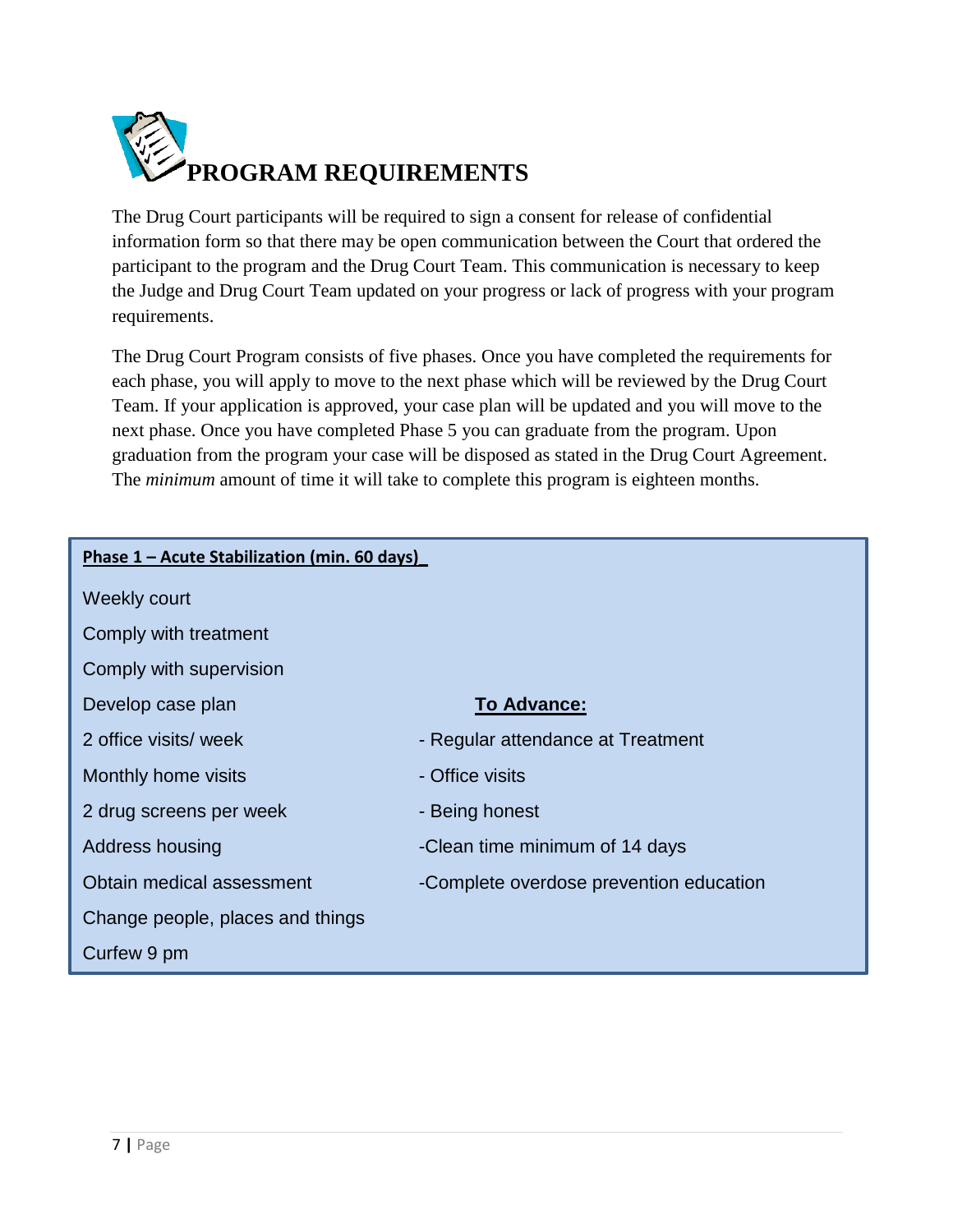#### **Phase 2 – Clinical Stabilization (min. 90 days)\_**

Weekly court

Engage with treatment

Comply with supervision

Continue address medical needs **TO Advance: To Advance: TO Advance: TO Advance: TO Advance: T**O Advance: **T**O Advance: **T**O Advance: **T**O Advance: **T**O Advance: **T**O Advance: **T**O Advance: **T**O Advance: **T**O Ad

Changing people, places and things - The Changing people, places and things - Engaged with treatment

2 drug screens per week

Maintain Housing

Address Financial (budget assessment

End of phase begin focus on peer support groups

10 pm curfew

- 2 office visits per week  $\sim$  Compliance with supervision
- Review case plan  $\blacksquare$  The consecutive days  $\blacksquare$  Clean time min of 30 consecutive days

#### **Phase 3 – Pro-Social Habilitation (min. 130 days)\_**

Bi-weekly court

Engage with treatment

Comply with supervision

Continue address medical needs **To Advance: To Advance:** 

Demonstrate changing people, places and things - Figaged with treatment

2 drug screens per week - Address medical needs - Address medical needs

Establish pro-social activity

11 pm curfew

- 
- Weekly office visits **Compliance with supervision Compliance with supervision**
- Review case plan Begin Pro-social activity
- Monthly home visits  $\blacksquare$ 
	-
- Begin criminal thinking program  $\blacksquare$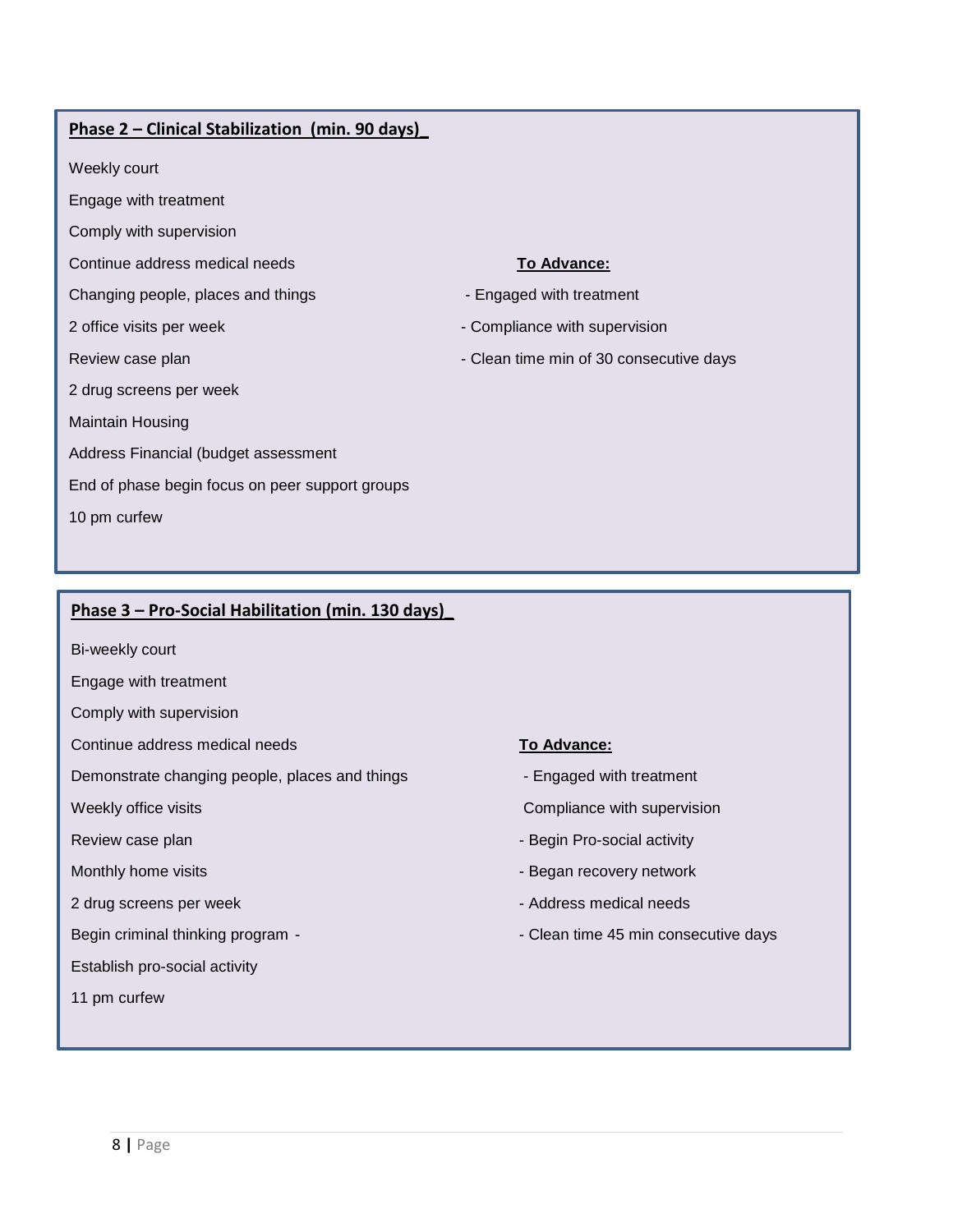#### **Phase 4 – Adaptive Habilitation (min. 130 days)\_**

Bi-weekly court

- Engage with treatment
- Comply with supervision

**Continue address medical needs To Advance: To Advance:** 

Continue changing people, places and things - Figaged with treatment

- 
- 
- 
- 
- 
- 
- As needed based upon assessment: - - - - Begin to address ancillary services
- Job training; parenting/family support/vocational training

- 
- Bi-weekly office visits  $\blacksquare$
- Review case plan Maintain Pro-social activity Maintain Pro-social activity
- Monthly home visits Engage recovery network
- 2 drug screens per week Address medical needs
- Complete criminal thinking program Clean time 60 min consecutive days
- Maintain pro-social activity Began employment, vocational

12 am curfew training/school training/school

#### **Phase 5 – Continuing Care (min. 130 days)**

- Court monthly
- Engaged with treatment
- **Comply with Supervision <b>To Graduate To Graduate**
- Continue addressing medical needs -Engaged with treatment
- Continue changing people, places and things -Compliance with supervision
- 
- 
- 
- 
- 
- 
- Maintain pro social activity
- As needed upon assessment:
- Job training
- Parenting/family support
- Vocational training

- 
- 
- Review case plan  $\blacksquare$  Maintain pro-social activity
- Monthly office visits  $\blacksquare$
- Monthly home visits  $\blacksquare$
- Maintain housing vocational training/school
- 2 UDS per week  $\sim$  Address ancillary services
- Development of an aftercare plan Clean time 120 min consecutive days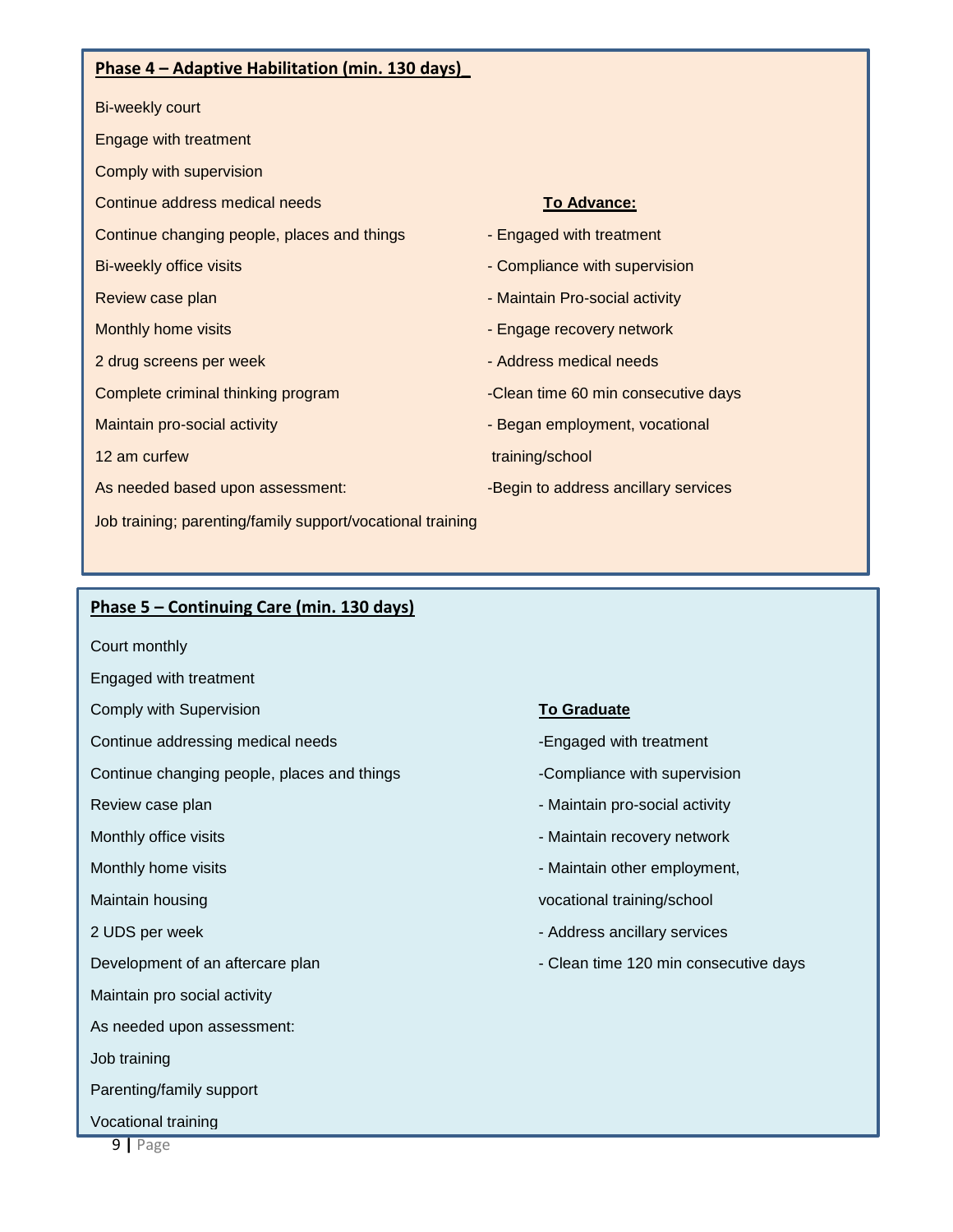

# **GRADUATION**

Once the requirements of the phases have been completed, a participant can apply for to graduate from the Drug Court Program. Once the Drug Court Team approves graduation, a celebration will take place after the Drug Court session. Graduates are welcome to invite family and friends to the graduation and all will have an opportunity to speak. The graduate will be given a gift, a completion certificate and will get to tear up the charging information (or petition to revoke) in their case. The Drug Court Team would preferred that before a participant graduates, they should have a plan in place on staying connected with Drug Court for a period of time if needed. By the end of the Drug Court Program you should:

- Have the ability to be a sponsor or mentor for Drug Court participants or others in the recovering community
- Be involved in an alumni group to maintain contact with past and present Drug Court members
- Stay connected in the recovering community



# **COURT APPEARANCES**

You will be required to attend court as outlined in the phases above. Drug Court sessions are open to the public and held on Wednesday nights at 3:30 pm in the Superior Court room. BE ON TIME each court session. Proper Court etiquette includes the following:

- Dress appropriately. No muscle shirts, hats, sunglasses or clothing with inappropriate pictures or sayings. Shorts and dresses should be of modest length and should not be transparent. Undergarments should not be visible.
- Be respectful: Do not talk when other people are reporting to the Judge. Do not make inappropriate comments, facial gestures or body language. TURN OFF YOUR CELL PHONE. Address the Judge in a respectful manner and sit up in your chair.
- Be Prepared: Have an idea as to what you would like to report to the Judge each week. The Judge would like to hear about both your accomplishments and your struggles. Don't pretend things are great when you are struggling, and don't downplay a great achievement! The Judge will ask you your best choice of the week. Think about that question and answer it specifically. Good example: "I erased the contact information of all the people I use drugs with out of my cell phone last night".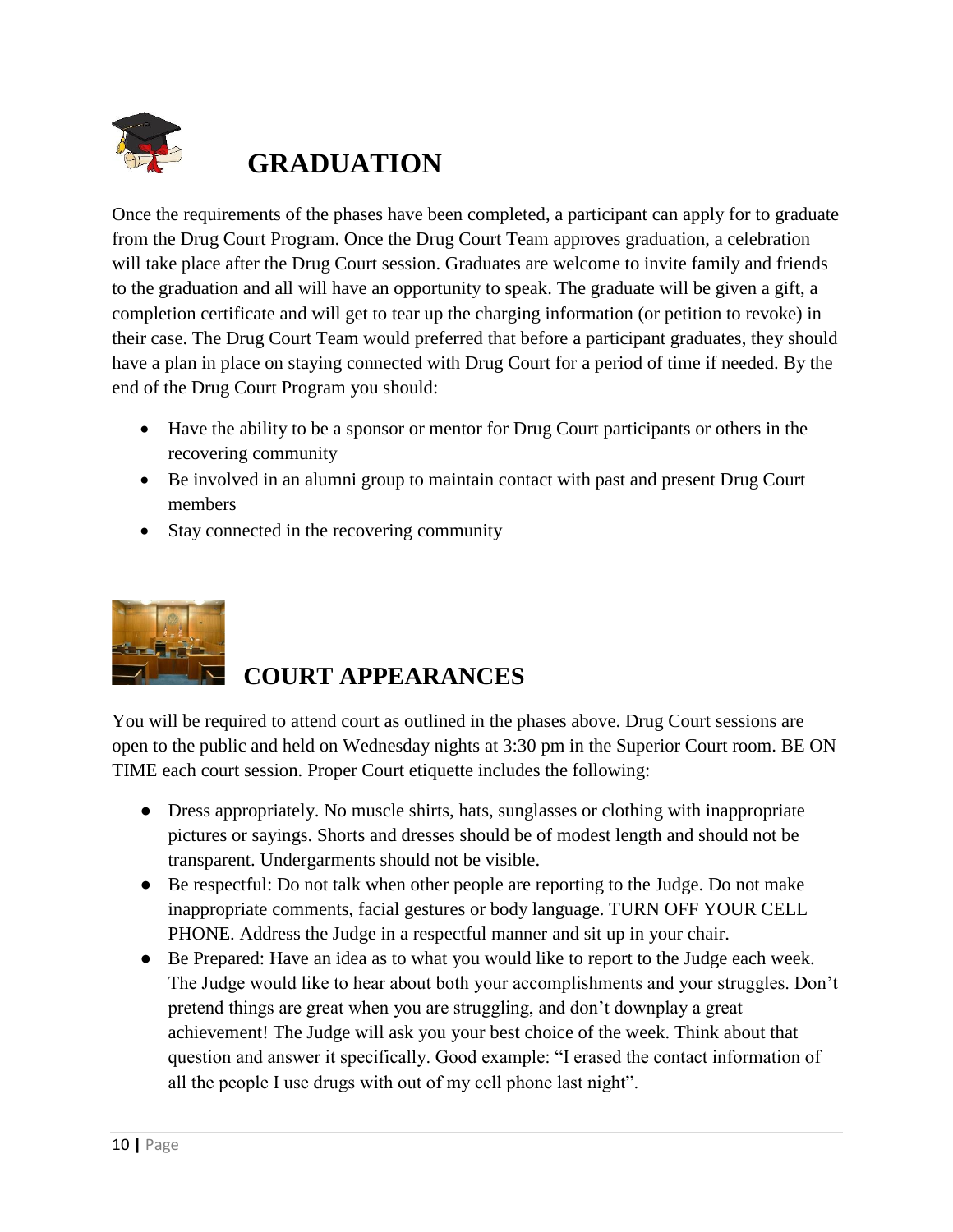**Incentives for good behavior.** The Drug Court team will strive to reward you for making progress in your recovery. Some examples of progress include: attending group, participating in group, attending appointments, having a positive attitude, staying clean, participating in positive support groups, working, paying fees, establishing healthy relationships, making positive choices, being honest with the Drug Court Team with struggles, completing homework, and supporting others. Some rewards may include:

- $\bullet$  Getting a start each sanction free week. Once you have earned 10 starts you get a gift certificate
- Praise from the Judge in Court
- Being one of the first to go during a court session
- Reduction in Court Appearances
- Travel Permits
- Gift Certificates
- Reduction of deferred jail days
- Promotion to the next phase
- Graduation/early termination from program
- Candy/treats
- Extra privileges

**Therapeutic Adjustments:** Certain conduct and behavior could result in a therapeutic adjustment to current treatment recommendations. The Drug Court Team in consultation with your treatment provider may recommend additional services or changes to your treatment plan. Examples of behaviors that may include a therapeutic adjustment: drug or alcohol use, dishonesty, associating with a known felon; dilute drug screens; obtaining a prescription for a narcotic medication; being in an establishment, whose primary function is the selling or promoting of alcohol; termination from an intervention program;

Therapeutic adjustments may include (but are not limited to):

- Completing certain intervention documents and presenting them to Court (Carey Guides, Thinking Reports, Courage to Change Journals, BITS)
- Completing a mental health evaluation and following recommendations for services or medication
- Intensifying current treatment programming
- Obtain a mentor/sponsor
- Attend family counseling
- Move into transitional housing
- Complete appropriate cognitive-behavioral programming
- Complete Relapse Prevention
- Attend support/self-help meetings and provide documentation of attendance
- Increase weekly drug screens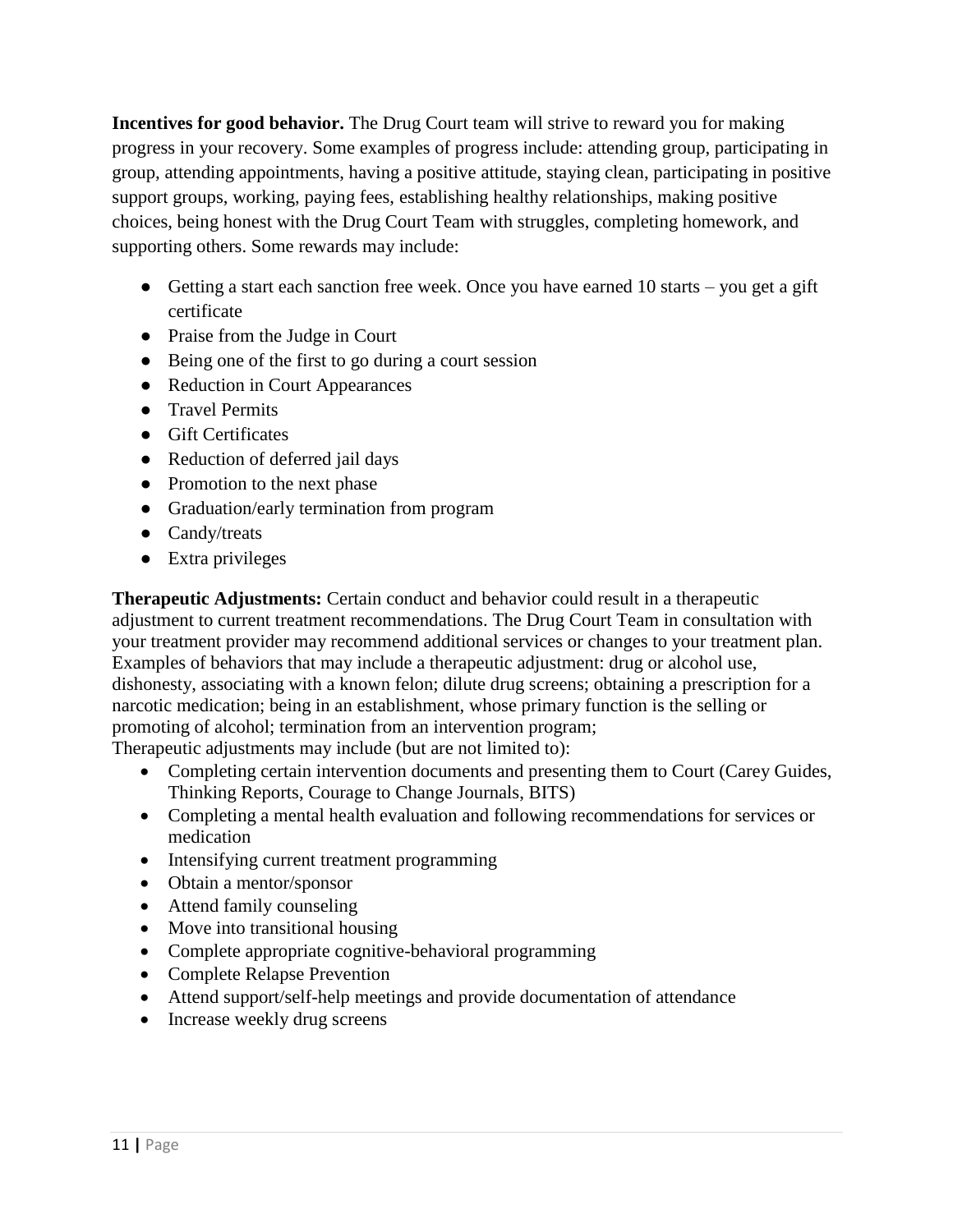**Sanctions for poor behavior.** Consequences for poor behavior will be administered during Drug Court sessions if appropriate. Some examples of behaviors that may be sanctioned include: not going to group or showing up late, not participating in group or being a negative participant, not attending appointments or showing up late, having a negative attitude, continued drugs or alcohol use when previously therapeutic responses have been implemented, not going to support meetings, not working, not paying fees, making poor choices, not engaging in a support network, committing another offense. Sanctions may include (but are not limited to):

- Verbal reprimand
- Remaining until the end of court
- Increased reporting to court and case manager
- Being placed on electronic monitoring
- Increased drug testing
- Increased home visits
- Repeat phase or phase demotion
- Written paper/thinking reports
- Community service hours
- Jail time/work release
- Revocation to prison
- Entering judgment on current charge and sentenced accordingly

You have the choice to agree with the sanction imposed or the Judge will schedule it for a hearing. If you ever have any questions about the court process or about sanctions being imposed, the Drug Court Defense Representative can answer your questions.

Your case manager will review the behavior response matrix with you during your next appointment.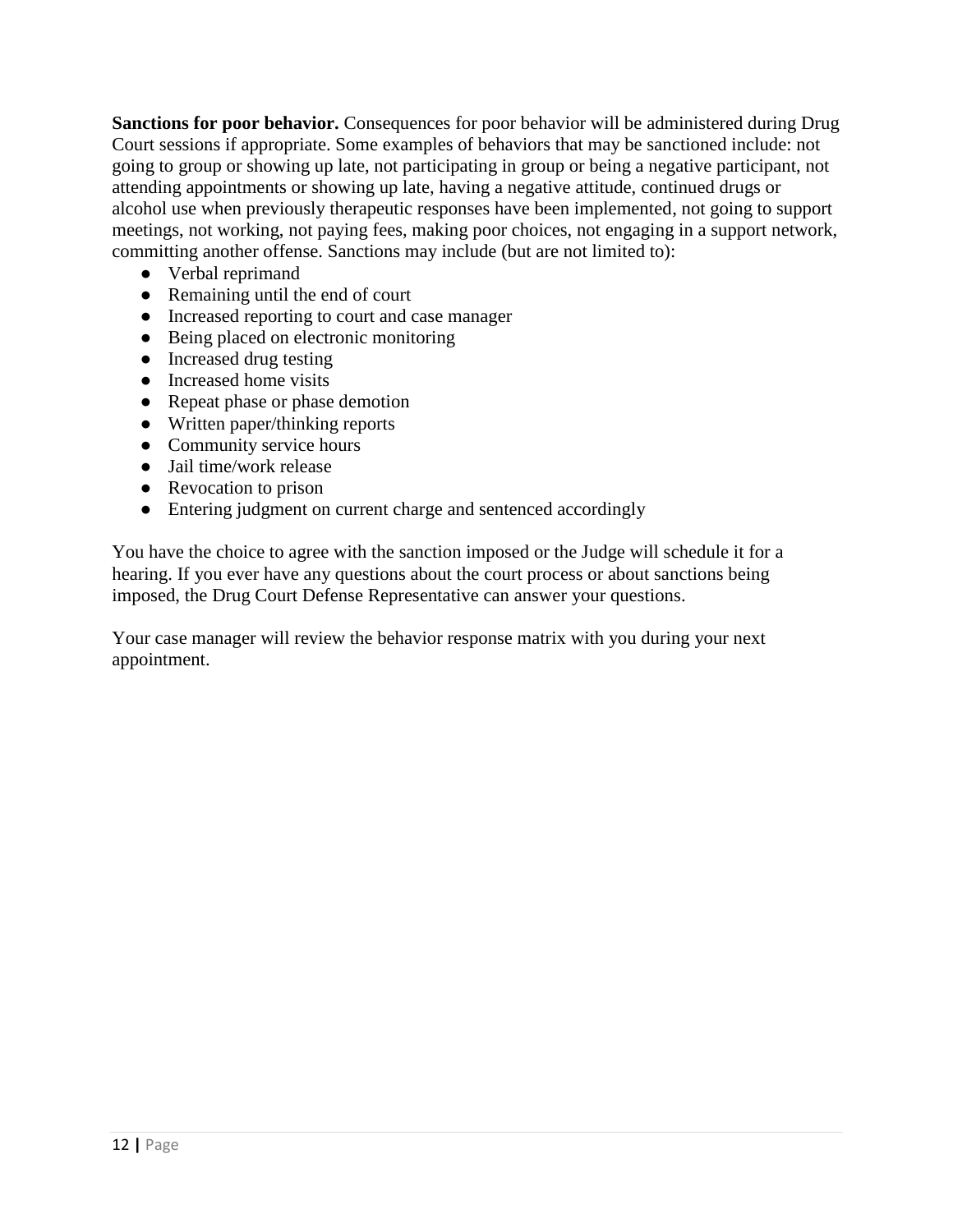

# **REASON FOR TERMINATION**

A participant may be assigned to the sanctions listed above as a result of a violation, but in some cases a termination from the program may be the only appropriate response. You may be terminated from the program for the following reasons:

- 1.) Commission of a new offense
- 2.) Failure to attend meetings, appointments or treatment
- 3.) Arriving for appointments under the influence of alcohol or drugs
- 4.) Violating the terms of the participation agreement
- 5.) Willful non-payment of fees

**Processes:** If violations occur, the Drug Court Team will review your case to determine appropriate response for the violation. All members of the Drug Court Team must agree to termination. The Drug Court Team defense attorney member is available to assist you if requested; however, if the team decides that you should be terminated from the Drug Court Program, your case will be set for a termination hearing. You will be given notice of the violation and a Court date. You will have the right to an attorney during the termination process. During the termination hearing, you will have the right to face all witnesses who may be testifying against you, have witnesses testify for you, and have the opportunity to be heard. The Drug Court Judge will preside over all termination hearings, but you have the right to a neutral and detached judicial officer in the termination proceedings. If you are terminated from the Program, the Drug Court Judge will sentence you pursuant to the terms of your original plea agreement.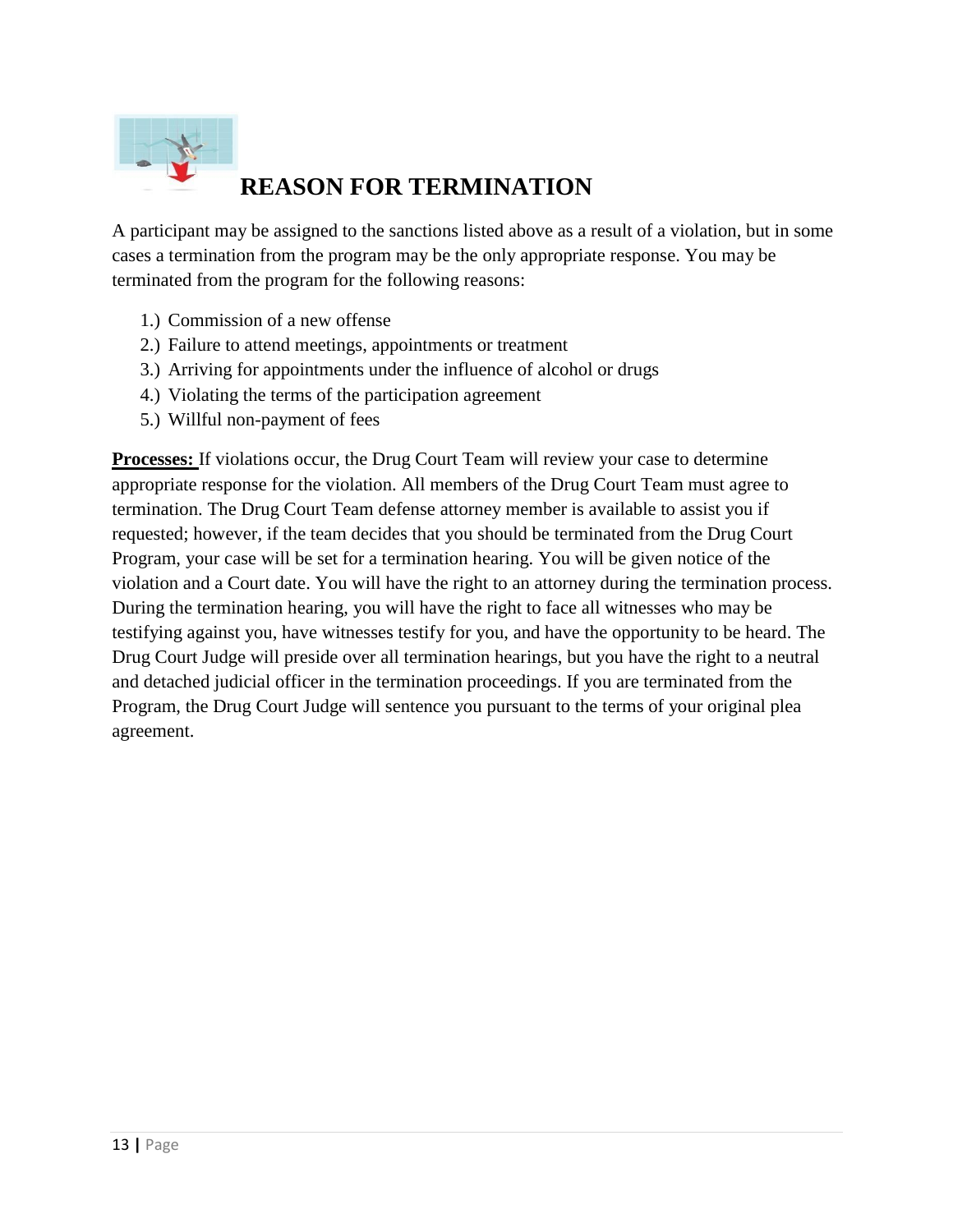

You will be required to KEEP YOUR FEES CURRENT while you are participating in the Drug Court program. All fees are paid in the Jefferson Court Services Department. Payments may be made in cash, money order, cashier's check, debit or credit card. YOU WILL ALSO BE RESPONSIBLE FOR ALL FEES ACQUIRED THROUGH YOUR TREATMENT PROVIDER. You will owe the following fees:

- 1.) A \$100.00 assessment fee if accepted into the Drug Court Program (which includes the first month fee)
- 2.) A \$50.00 monthly fee starting the second month of participation.
- 3.) \$10/wk for 2 drug screens per week throughout supervision
- 4.) If you are placed on electronic monitor you will have a daily fee of \$12.

All Drug Court participants are given an instant drug initially with a \$5.00 charge. If the instant is negative or if the drug use is admitted, samples are not sent to the lab for confirmation. Some random samples will be sent to the lab on occasion.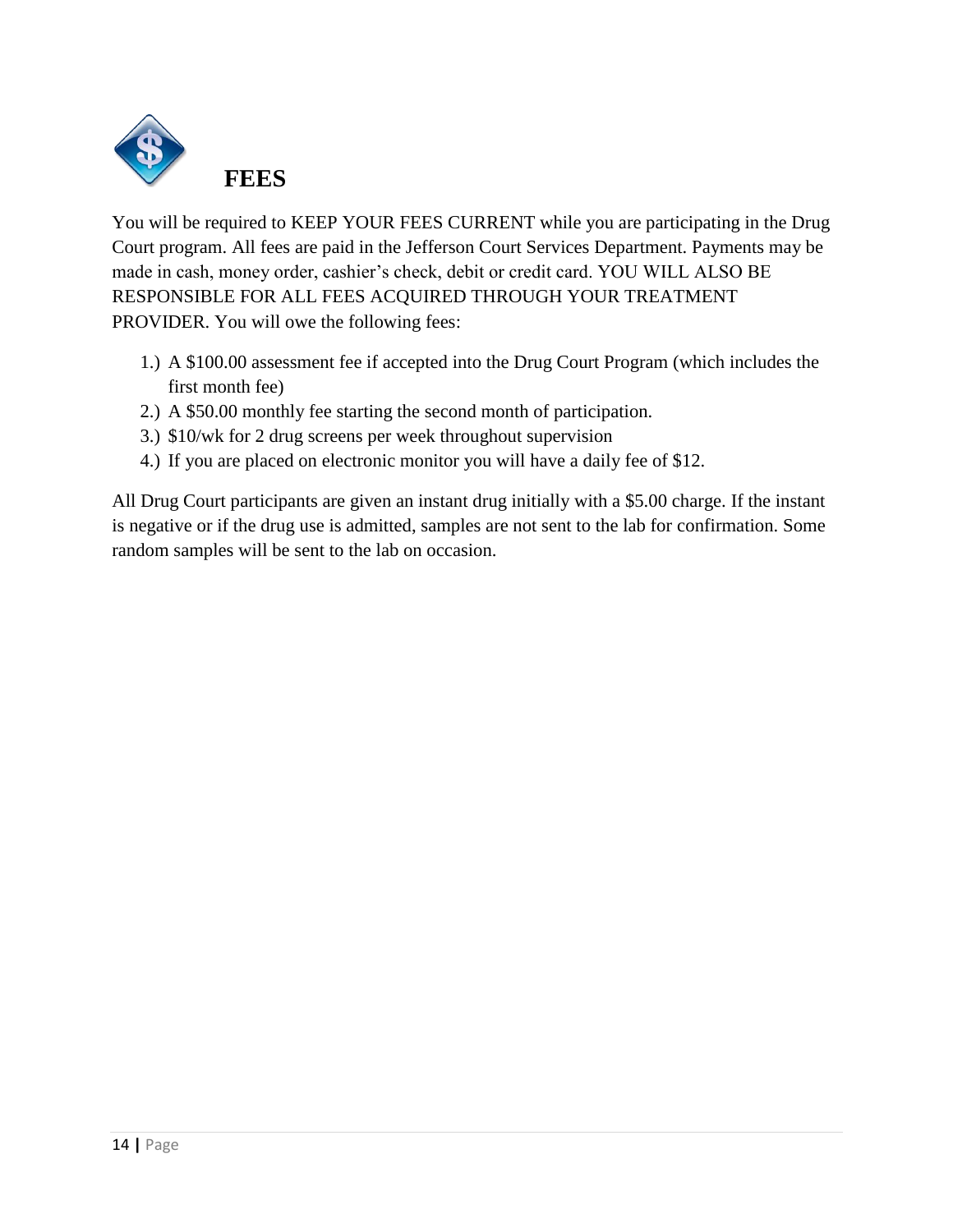

# **DRUG SCREENS**

**Random Drug Screens:** Random drug screens will be administered twice a week throughout the Drug Court Program. You will be given an ID number during your initial Drug Court orientation for the selection of the random drug screens.

- The participant is required to call the Court Services drug screen telephone number *everyday between the hours of 1a-159p* during the *entire* period of his/her drug court participation to determine if his/her ID number has been selected for that day's random drug screen.
- If the participant does not get through to the Court Services telephone line, it is his/her responsibility to keep calling until they have made contact.
- If the participant's ID number is selected, they are to report to the Court Services department between the hours of 8a-2p ready to provide his/her specimen.
- If the participant fails to report as directed, the missed drug screen will be discussed at the next Drug Court staffing and the appropriate sanction will be determined by the Drug Court Team.
- If the participant fails to call the number every day as directed, the issue will be discussed at the next Drug Court staffing and the appropriate sanction will be determined by the Drug Court Team.
- Even if you have had your number of drug screens that week you may be called for additional screens that week.